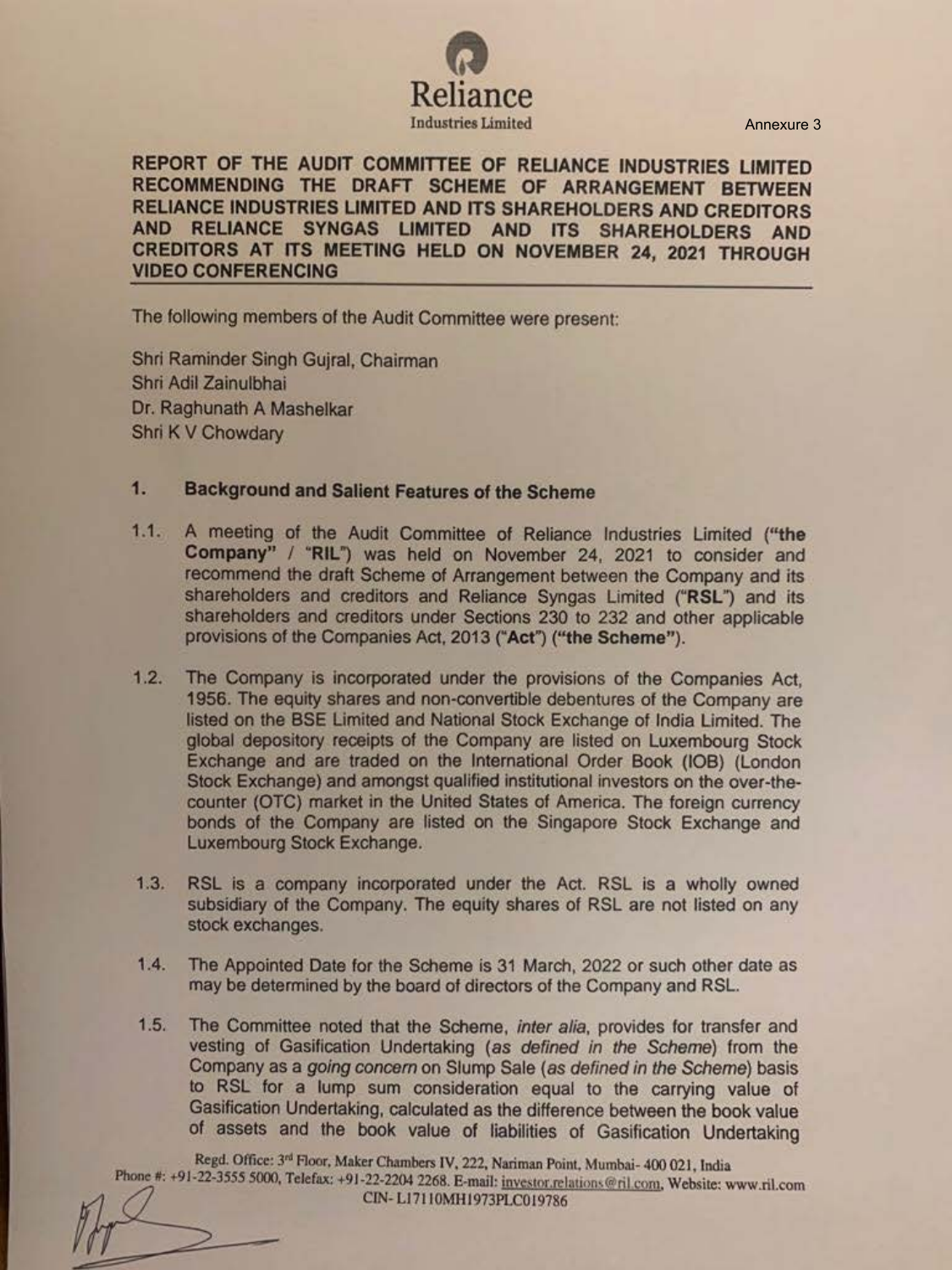

transferred as appearing in the books of the Company as on the Appointed Date.

- 1.6. This report of the Audit Committee is made in order to comply with the requirements of the Securities and Exchange Board of India (SEBI) (Listing Obligations and Disclosure Requirements) Regulations, 2015 ('Listing **Regulations')** and SEBI Master Circular number SEBI/HO/CFD/DIL 1/CIR/P/2021/0000000665 dated November 23, 2021 **("SEBI Master Circular"),** including amendments thereto.
- 1.7. The following documents were placed before the Audit Committee:
	- (a) Draft Scheme, duly initialed by the Company Secretary of the Company for the purpose of identification;
	- {b) Draft certificate of Mis. D TS & Associates LLP, the Statutory Auditors of the Company, confirming the accounting treatment prescribed in the Scheme; and
	- (c) Draft certificate of Mis. D T S & Associates LLP, the Statutory Auditors of the Company, confirming that approval of majority of public shareholders is not required in terms of Part l(A)(10)(b) of SEBI Master Circular.
- 1.8. The Committee noted that there will be no change in the shareholding of the Company and RSL pursuant to the Scheme and hence there is no requirement for obtaining a valuation report and fairness opinion in terms of the SEBI Master Circular.

## 2. Comments by the Audit Committee on the Scheme

2.1. Need for the arrangement and rationale of the Scheme:

The Committee considered the following rationale of the Scheme and was of the view that rationale and need of the Scheme justifies the proposed arrangement.

- (a) The Gasification Undertaking produces syngas to meet the energy requirements at Jamnagar as refinery off-gases which eartier served as fuel were repurposed into feedstock for the Refinery Off Gas Cracker (ROGC). This enables production of olefins at competitive capital and operating costs. Syngas as a fuel ensures reliability of supply and helps reduce volatility in the energy costs. Syngas is also used to produce hydrogen for consumption in the Jamnagar refinery.
- (b) RIL targets to have a portfolio which is fully re-cyclable, sustainable and net carbon zero. This will be achieved by transitioning to high value

Regd. Office: 3<sup>rd</sup> Floor, Maker Chambers IV, 222, Nariman Point, Mumbai- 400 021, India Phone #: +91-22-3555 5000, Telefax: +91-22-2204 2268. E-mail: jnvestor.relations@ril.com. Website: www.ril.com CIN- Ll71 I0MHl973PLCOl9786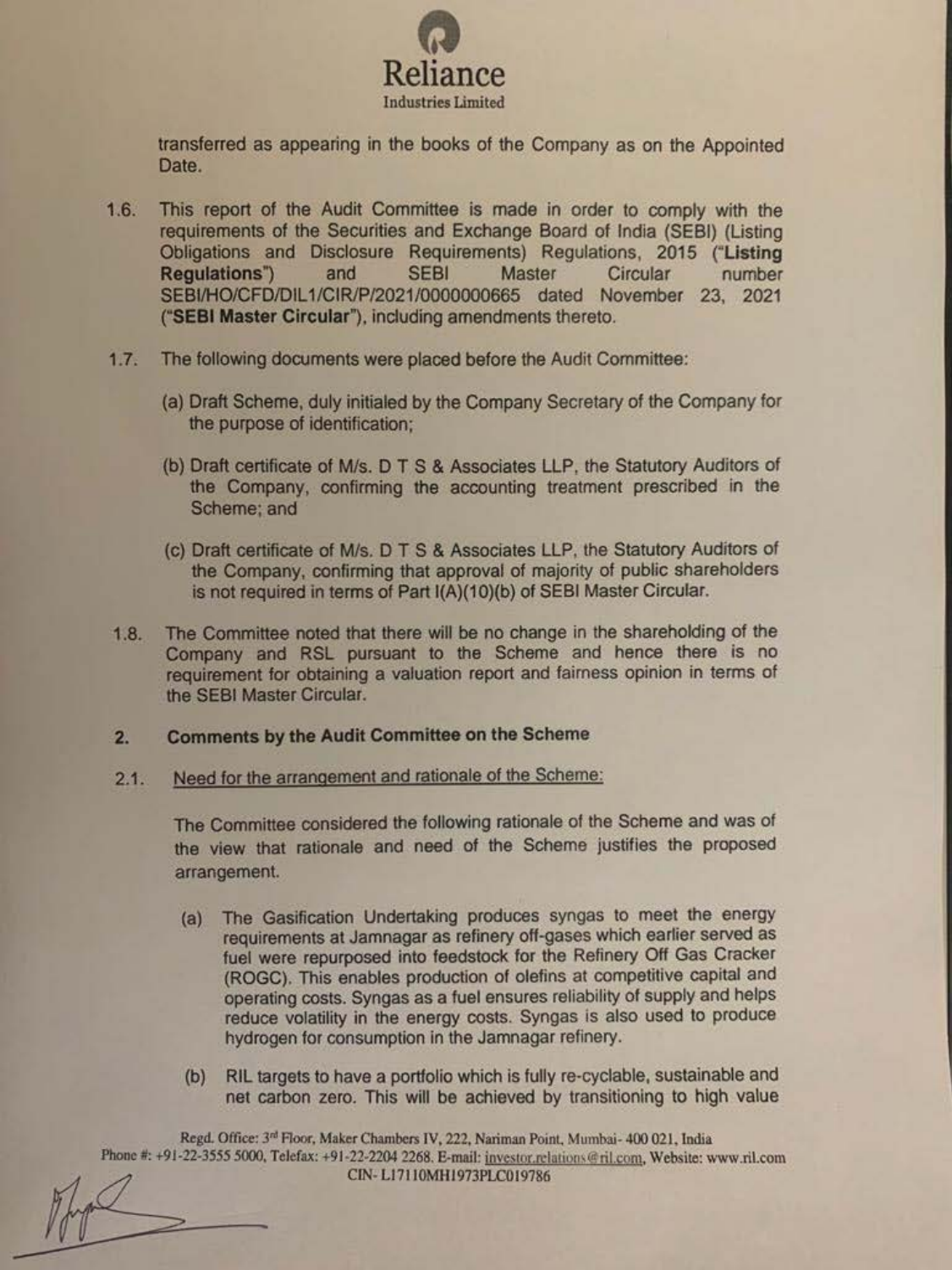

materials and chemicals with renewables as the source of meeting its energy requirements.

- (c) As RIL progressively transttions to renewables as its primary source of energy, more syngas will become available for upgradation to high value chemicals including C1 chemicals and hydrogen. Further, carbon di-oxide released during the process of producing hydrogen is highly concentrated and easy to capture, substantially reducing the cost of carbon capture. Overall, these steps will help sharply reduce carbon footprint of Jamnagar complex.
- (d) India is a high growth market and is expected to continue to see a deficit of these high value chemicals in the foreseeable future. Repurposing the gasification assets will help use syngas as a reliable source of feedstock to produce these chemicals and cater to growing domestic demand, resulting in an attractive business opportunity. Further, as the hydrogen economy expands, RIL will be well positioned to be the first mover to establish a hydrogen ecosystem.
- (e) With optionality in applications for syngas, the nature of risk and returns associated with the Gasification Business will likely be distinct from those of the other businesses of RIL. This distinct business profile also provides the opportunity to potentially attract a different pool of investors and strategic partners for the Gasification Business and new materials and chemicals projects.

The Committee noted that the Scheme is being proposed tor transfer of Gasification Undertaking to RSL as a going concern on Slump Sale basis.

2.2. Synergies of business of the companies involved in the Scheme:

The Committee noted that the present Scheme does not involve any merger or demerger of the business of the Company. The Gasification Undertaking is proposed to be transferred to a wholly owned subsidiary of the Company as a going concern by way of slump sale and on implementation of the Scheme, the gasification business will be continued by Reliance Syngas Limited with existing synergies.

- 2.3. Impact of the Scheme on the shareholders of the Company:
	- (a) the Company is transferring its Gasification Undertaking pursuant to the Scheme to RSL, a wholly owned subsidiary of the Company.
	- (b) Pursuant to the Scheme, the entire economic interest of the Company in Gasification Undertaking shall continue with the Company through its 100% shareholding in RSL. Accordingly, the entire economic interest of

Regd. Office: 3<sup>rd</sup> Floor, Maker Chambers IV, 222, Nariman Point, Mumbai- 400 021, India Phon< #: +91 -22-3555 5000. Telefu: +91-22-2204 *2268.* &mail: inve,101 rclntion,@rilcom, Website: www.ril.com .::~=- -- :...--= CIN- Ll7110MHl973PLCOJ9786